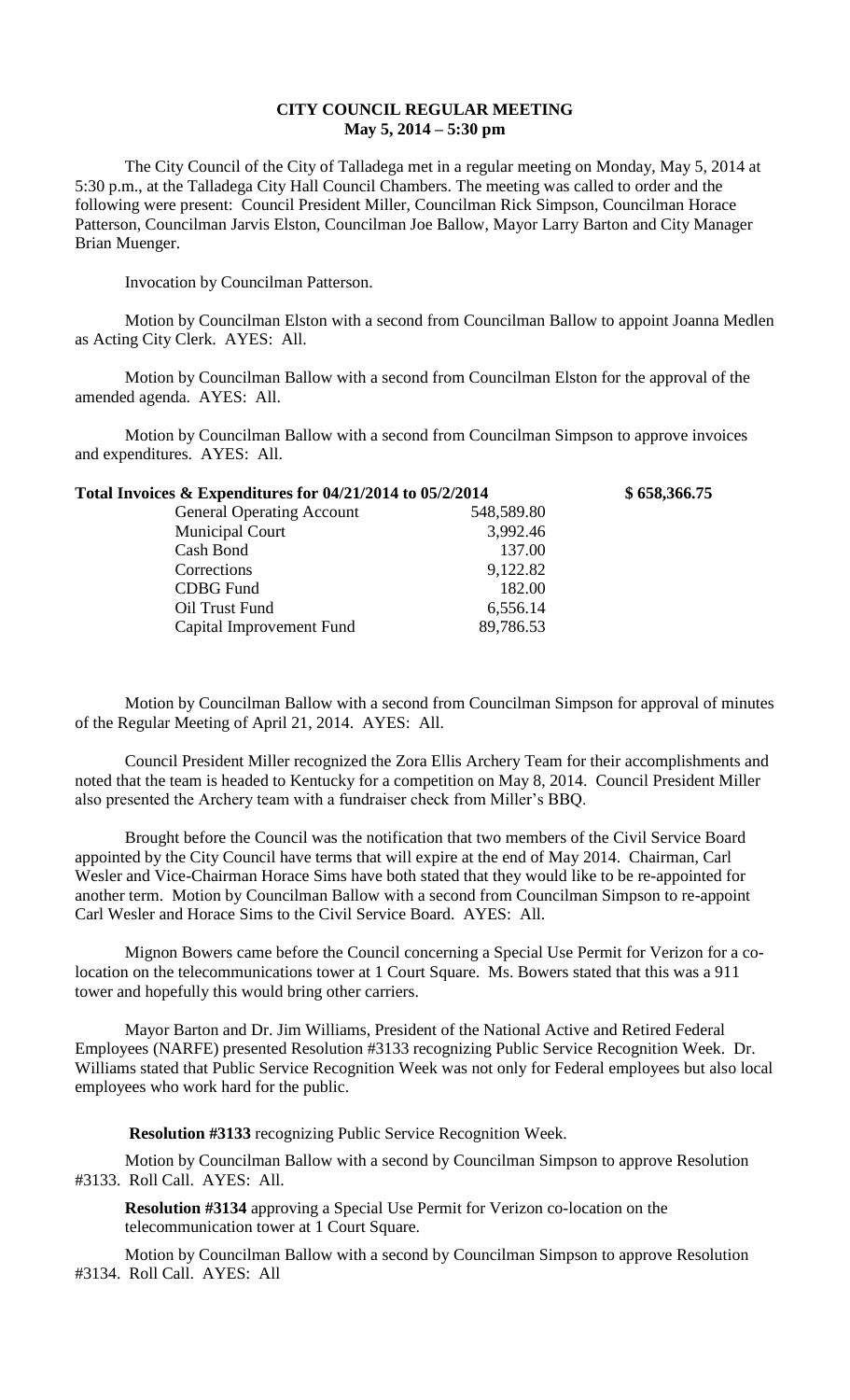**Resolution #3135** approving the Section 5311 Non-urbanized Area Public Transportation program for FY 2015 at a 50/50 match of \$36,726.

Motion by Councilman Elston with a second by Councilman Patterson to approve Resolution

#3135. Roll Call. AYES: All.

**Resolution #3136** surplusing the Old Jail Property located on Bednash Drive.

Motion by Councilman Elston with a second by Councilman Ballow to approve Resolution #3136. Roll Call. AYES: All.

**Resolution #3137** surplusing two 2005 Exmark Lazer HP Mowers.

**Resolution #3138** approving a contract with Talladega Tractor Company for purchase of two Kawasaki Zero Turn Mowers for a total cost of \$17,200.

Motion by Councilman Elston with a second by Councilman Simpson to approve Resolution #3137 and Resolution #3138. Roll Call. AYES: All.

**Resolution #3139** approving an 18 month lease with Lindsey Moses of LMo and Company for 119 North Court Square for \$450/month with an automatic renewal of one year.

Motion by Councilman Elston with a second by Councilman Ballow to approve Resolution #3139. Roll Call. AYES: All.

Motion by Councilman Elston with a second by Councilman Simpson to approve the invoices and expenditures for the Water Department. AYES: All.

| Water Department Expenditures for 4/23/14 to 5/1/14 |            | \$401,017.18 |
|-----------------------------------------------------|------------|--------------|
| <b>Operations &amp; Maintenance</b>                 | 156,676.41 |              |
| Revenue                                             | 244,340.77 |              |

City Manager Muenger brought before the Council Water complaints lodged with ADEM over water quality in the Mount Olive area. As directed by ADEM, the City is performing daily tests at each residence, both at the meter and within the home. Based on these tests, the property at 250 Crestview Road has been declared clear by ADEM. Other properties are still undergoing ongoing testing. The test results at the meter for both residences are positive to date. The property located on Goodwin Lane has exhibited readings inside the home that are 4 times as high as at the meter. Despite this, the water at the meter is within acceptable limits. The City will continue to flush the system as needed and continue to plan toward future system improvements. Councilman Simpson had some questions as to how the water T's off and requested a map. City Manager Muenger stated that copies of the map will be given to all Council members.

**Resolution #3140** approval of the MWPP Annual Report for the Talladega Main Wastewater Treatment Plant.

**Resolution #3141** approval of the MWPP Annual Report for the Talladega Airport Wastewater Treatment Plant.

**Resolution #3142** approval of the MWPP Annual Report for the Talladega Brecon Wastewater Treatment Plant.

 Motion by Councilman Ballow with a second by Councilman Elston to approve Resolutions #3140-#3142. Roll Call. AYES: All.

**Resolution #3143** approving a contract with Griffin Excavating for road repair at Mump Creek Reservoir for a total cost of \$7,400.00.

Motion by Councilman Ballow with a second by Councilman Simpson to approve Resolution #3143. Roll Call. AYES: All.

In other business, City Manager Muenger brought before the Council South Street issues that was brought up at the meeting of April 7, 2014. There have been improvements that have been made to date along South St. Community Appearance Bast has met with a representative of Project Bear, the fiber optic project which excavated some of the right of ways in the area, in order to discuss improvements needed to return the area to its pre-excavation state. In regards to the sidewalks in the